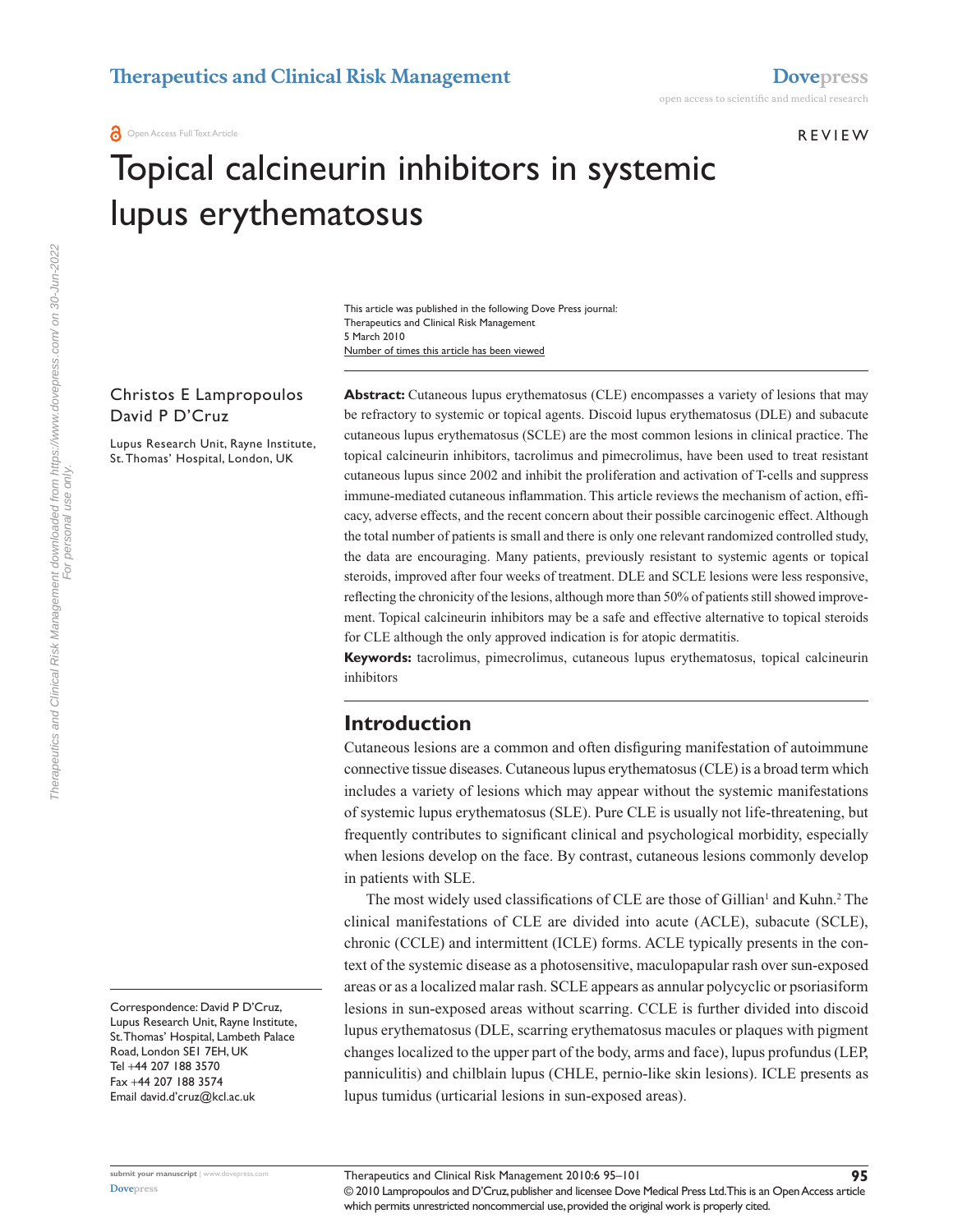Administration of systemic agents such as corticosteroids, hydroxychloroquine, mepacrine, methotrexate, mycophenolate mofetil, cyclophosphamide and/or azathioprine for the underlying systemic disease leads in many cases to remission of the cutaneous lesions. The use of topical treatments such as steroids, and barrier sun protection in conjunction with systemic treatment usually provides additional benefit. Nevertheless, many patients suffer from resistant cutaneous lesions despite therapy. On the other hand, cutaneous lesions may be the only manifestation of disease such as SCLE and DLE, making it difficult to justify systemic agents, because of their side effects. A variety of systemic (dapsone, thalidomide, retinoids, IV immunoglobulins) and topical agents (intralesional steroids, retinoids) as well as laser therapy, phototherapy, photopheresis, and cryotherapy have been used for resistant cutaneous lesions.<sup>3</sup> There is a need therefore for alternative therapies.

The literature was systematically reviewed for all the articles involving topical calcineurin inhibitors by using the Medline search database. Search terms included tacrolimus, pimecrolimus, cutaneous lupus erythematosus and topical calcineurin inhibitors. All the publications involving clinical trials (prospective, retrospective, or case-controlled studies) in lupus patients were included in this review as well as many publications relevant to the pathophysiology of pimecrolimus and tacrolimus and experience in other diseases.

## **Topical calcineurin inhibitors**

Tacrolimus (FK506) is a macrolide immunomodulator which was isolated in 1984 from the fungus *Streptomyces Tsukubaensis*, which was found near Tsukuba mountain in Ibraki, Japan. The word tacrolimus is derived from *T*sukuba, m*acrol*ide and **i***m*m*u*no*s*uppression. Pimecrolimus (SDZ ASM 981) is a synthetic product of ascomycin which is a product of *Streptomyces hygroscopicus*.

These agents bind to the cytoplasmic protein macrophilin-12, forming a complex that blocks the serine-threonine phosphatase calcineurin.4 Calcineurin is a protein that activates, by dephosphorylation, the cytoplasmic subunit of nuclear factor of activated T-cells (NF-AT), which enters the nucleus and forms a complex with the nuclear subunit promoting the production of many cytokines such as interleukin-2 (IL-2), IL-3, IL-4, IL-5, interferon-γ, and tumor necrosis factor- $\alpha$  (TNF- $\alpha$ ).<sup>5-7</sup>

Calcineurin inhibitors inhibit T-cell activation. They also inhibit mast cell degranulation and release of inflammatory mediators such as histamine, tryptase, and cytokines.<sup>8</sup> Pimecrolimus, but not tacrolimus, has no effects on dendritic cells and does not affect maturation of Langerhans cells in infants.9 Neither agent affects endothelial cells or fibroblasts, so do not cause skin atrophy or telangiectasis. Their propensity to pass through the skin is lower than that of steroids, avoiding any systemic side effects from their absorption.<sup>10</sup> Pimecrolimus is 20 times more lipophilic than tacrolimus, with a higher affinity for skin and lower permeation even in severely inflamed skin.<sup>11</sup> On the other hand, tacrolimus has a stronger immunosuppressant capacity than pimecrolimus.<sup>12</sup>

#### **Treatment indications**

In 1989, oral tacrolimus was first used in preventing graft rejection after solid organ transplantation (liver, kidneys, lungs).13 In November 2000, tacrolimus ointment was approved by the US FDA Dermatologic Committee for the treatment of atopic dermatitis in children and adults and this remains the only approved indication.<sup>14,15</sup>

Since then, topical calcineurin inhibitors have been used off-label in many resistant cutaneous lesions in other diseases such as psoriasis,<sup>16</sup> localized scleroderma,<sup>17</sup> chronic actinic dermatitis,<sup>18</sup> pyoderma gangrenosum,<sup>19</sup> Behçet's disease,<sup>20</sup> lichen planus,<sup>21</sup> rheumatoid ulcers,<sup>22</sup> steroid-induced rosacea,<sup>23</sup> vitiligo,<sup>24</sup> dermatomyositis,<sup>25</sup> hand eczema,<sup>26</sup> asteatotic eczema,<sup>27</sup> autoimmune bullous dermatosis,<sup>28</sup> seborrheic dermatitis,<sup>29</sup> allergic contact dermatitis,<sup>30</sup> and graft-versus-host disease.31 The commercially available forms are Protopic® or Prograf® 0.03% and 0.1% ointment (tacrolimus) and Elidel® 1% cream (pimecrolimus).

#### **Safety**

The topical calcineurin inhibitors appear to be safe for use in chronic inflammatory skin diseases.<sup>32</sup> Side effects are usually mild, and include irritation, pruritus, burning sensation, or increased erythema. These adverse reactions are usually transient and subside with continuation oftreatment. Low penetration of the inflamed skin reduces the risks of any systemic side effects.

These agents seem to be a safer alternative to potent topical steroids, which usually are effective, cheap and fast-acting but their chronic use results in skin atrophy, teleangiectasiae, dermatitis, and pustules. Calcineurin inhibitors can be used safely over sensitive areas like the face, mucous membranes, and genitalia<sup>33</sup> where the skin is thin, or during infancy and early childhood. They are not systemically absorbed even when large areas of skin are affected. They are highly effective even as monotherapy and they result in rapid and sustained improvement. There have been no reports of any statistically significant incidence of local infections (bacterial, viral, or fungal) during their use, $34$  although there may be a slightly increased risk for local *Varicella zoster* virus, *Herpes simplex* virus, eczema herpeticum, impetigo, and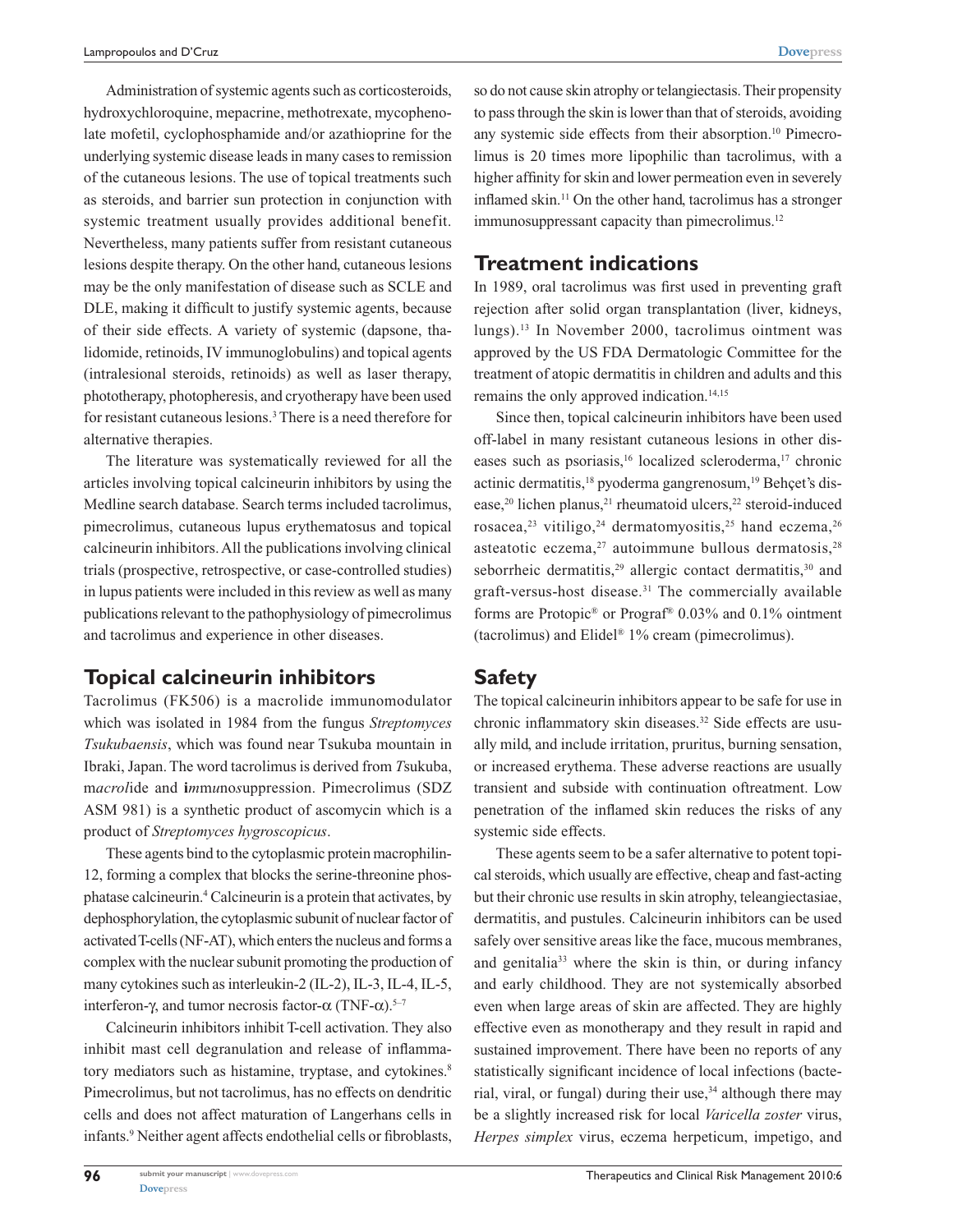molluscum contagiosum.<sup>35</sup> Clearly however, they should not be used in obviously infected skin lesions.

Although generally safe, in March 2005 the Food and Drug Administration (FDA) informed health care professionals and patients about a potential risk of cancer from the use of tacrolimus which was based on animal studies and case reports.36 The first report was that of a squamous cell cancer of the penis after use of tacrolimus.<sup>37</sup> Since then, more than 19 cases of cancer were reported in association with tacrolimus use. Half of them involved lymphomas and the rest were skin tumors at the site of application (squamous cell carcinoma, sarcoma, melanoma).38,39 In animal models it was found that tacrolimus reduces the CD4/CD8 ratio in lymph nodes and that its concentration in the draining lymph nodes was as high as after oral use.40 Tacrolimus was also found to inhibit apoptosis in nonlymphoid cells and to affect proteins that participate in the cancer signaling pathways (Erk activation resulting in cell proliferation and p53 inhibition resulting in reduced apoptosis).<sup>41</sup>

On the other hand, many reviews and publications failed to connect topical calcineurin inhibitors with an increased risk of cancer<sup>42</sup> in adults and children.<sup>43,44</sup> There was no evidence of systemic immunosuppression among infants treated

intermittently with 1% pimecrolimus for up to two years, and all demonstrated a normal immune response to vaccinations without increased systemic or skin infections.<sup>45,46</sup> The analysis of data from clinical studies with more than five million patients treated with pimecrolimus cream since December 2001 failed to show any increased risk of cancer.<sup>47</sup>

A recent study showed that topical calcineurin inhibitors were associated with a slightly increased risk of lymphoma compared with the general population, but the same risk was also noticed in users of topical steroids, suggesting that all topical treatments may increase lymphoma risk.<sup>48</sup> Another study found an association between lymphoma (especially of the skin) and use of topical steroids but not with calcineurin inhibitors and that the risk depended on steroid potency and duration of exposure.<sup>49</sup>

## **Topical calcineurin inhibitors and cutaneous lupus erythematosus**

Many case reports and a few prospective trials have been published since 2002 when lupus skin lesions were first treated with topical calcineurin inhibitors (see Table 1). The first report was by Yoshimasu et al<sup>50</sup> who used tacrolimus ointment 0.1% once a day for four weeks in three SLE and

|  |  |  |  |  |  | <b>Table I</b> Topical calcineurin inhibitors in cutaneous lupus erythematosus |
|--|--|--|--|--|--|--------------------------------------------------------------------------------|
|--|--|--|--|--|--|--------------------------------------------------------------------------------|

| <b>References</b> | <b>Patients</b>             | <b>Treatment</b>                                   | <b>Successful treatment</b>                  |
|-------------------|-----------------------------|----------------------------------------------------|----------------------------------------------|
| 48                | 3 SLE, 4 DLE                | tacrolimus 0.1%                                    | 3 SLE, I DLE                                 |
| 49                | 2 DLE                       | tacrolimus 0.03% in<br>clobetasol propionate 0.05% | 2 DLE                                        |
| 50                | I DLE                       | pimecrolimus 1%                                    | I DLE                                        |
| 51                | I LET                       | tacrolimus 0.1%                                    | I LET                                        |
| 52                | I SLE, 2 SCLE               | tacrolimus 0.1%                                    | I SLE, 2 SCLE                                |
| 53                | 3 SLE                       | tacrolimus 0.1%                                    | 3 SLE                                        |
| 54                | I SCLE                      | tacrolimus 0.1%                                    | I SCLE                                       |
| 55                | I DLE                       | tacrolimus 0.1%                                    | I DLE                                        |
| 56                | 5 DLE, 4 SCLE, 2 SLE        | tacrolimus 0.1%                                    | 3 DLE, 2 SCLE, 2 SLE                         |
| 57                | 4 DLE, 3 SLE, 2 SCLE, 2 LET | pimecrolimus 1%                                    | 4 DLE, 3 SLE, 2 SCLE, 2 LET                  |
| 58                | 10 DLE                      | pimecrolimus 1%                                    | 10 DLE                                       |
| 60                | 5 DLE                       | tacrolimus 0.1%                                    | 5 DLE                                        |
| 61                | I SCLE                      | tacrolimus 0.1%                                    | I SCLE                                       |
| 62                | I SCLE                      | tacrolimus 0.1%                                    | I SCLE                                       |
| 63                | 4 DLE                       | tacrolimus 0.1%                                    | 4 DLE                                        |
| 64                | 2 SLE, 2 DLE                | tacrolimus 0,1%                                    | I SLE, I DLE                                 |
| 65                | I SLE/lichen planus         | tacrolimus 0.1%                                    | I SLE/lichen planus                          |
| 66                | 13 SLE, 4 DLE, 1 SCLE       | tacrolimus 1% vs<br>clobetasol propionate 0.05%    | 13 SLE, 4 DLE, 1 SCLE,<br>fewer side effects |
| 67                | 18 CLE                      | tacrolimus 0.3% plus<br>clobetasol vs monotherapy  | Better results with combination              |

**Abbreviations:** CLE, cutaneous lupus erythematosus; DLE, discoid lupus erythematosus; SCLE, subacute cutaneous lupus erythematosus; SLE, systemic lupus erythematosus; LET, lupus tumidus.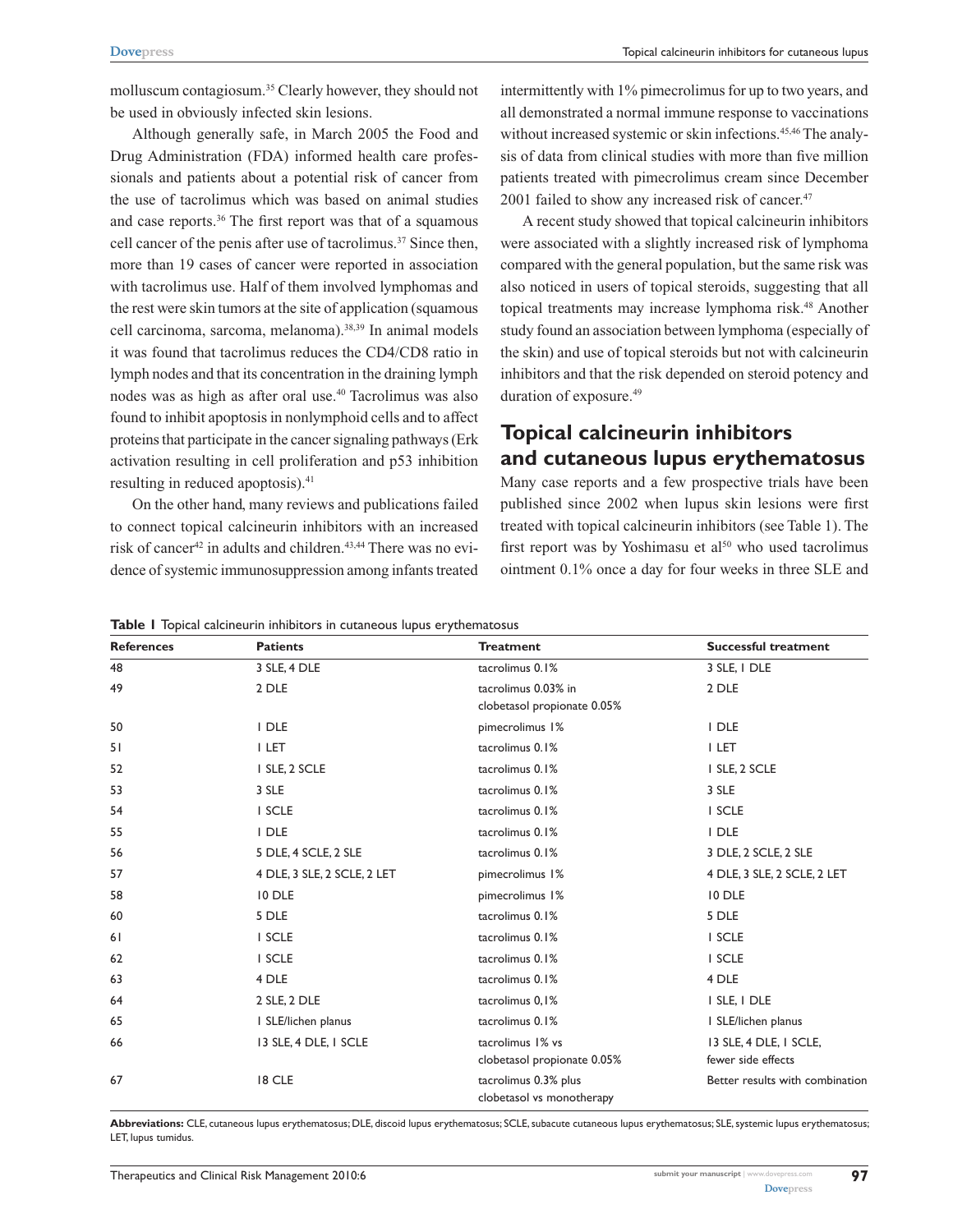four DLE patients with facial rash, and four further patients with dermatomyositis. Improvement was noticed in all SLE patients but only in one with discoid lesions. Walker et al<sup>51</sup> reported two patients with discoid lupus who showed significant improvement with tacrolimus ointment 0.03% in  $0.05\%$  clobetasol propionate cream while Zabawski<sup>52</sup> reported one patient with discoid lupus treated successfully with pimecrolimus cream  $1\%$ .

Tacrolimus was also effective in the treatment of one patient with lupus tumidus.<sup>53</sup> Böhm et al<sup>54</sup> successfully treated three patients (one with SLE and two with SCLE) with tacrolimus and Kanekura et al<sup>55</sup> had the same results in three patients with SLE and facial skin lesions.

In 2004, Drüke et al<sup>56</sup> and de la Rosa Carrillo et al<sup>57</sup> treated one patient with SCLE and one patient with discoid lupus with tacrolimus. Lampropoulos et al<sup>58</sup> published an open-label study of 11 patients comprising five with discoid lupus, four with SCLE and two with SLE. Tacrolimus ointment was applied twice daily for six weeks with a good response in both patients with SLE, two of four patients with SCLE (see Figure 1) and two patients with discoid lupus, while one patient with DLE had a partial response. A couple of months later an open uncontrolled clinical trial was published by Kreuter et al<sup>59</sup> who used pimecrolimus 1% cream in 11 patients with different forms of lupus erythematosus comprising four with DLE, three with SLE, two with SCLE, and two with lupus tumidus. Pimecrolimus cream was applied twice daily for three weeks under semiocclusive conditions (overnight occlusion with hydrocolloid dressings) with significant improvement in all patients (57% improvement on a clinical severity score).

In 2005, Tlacuilo-Parra et al $^{60}$  reported 10 patients with discoid lupus treated successfully with pimecrolimus for eight weeks. The overall improvement on a clinical severity score was 52%. Three patients showed a reduction of more than

70%, four patients 50%–70%, and three patients 30%–50%. All patients had a skin biopsy before and after treatment which showed a significant reduction in the density of the dermal lymphocytic infiltrate. A quality of life index was also used (Skindex-29), $61$  with a mean improvement of 46%. In the same year Heffernan et al<sup>62</sup> reported five patients with discoid lupus erythematosus who showed improvement of their rash after 12 weeks of tacrolimus ointment. Meller et al<sup>63</sup> described one patient with SCLE and Cassis et al<sup>64</sup> a further patient with SCLE attributable to monocyclic antidepressant therapy who were treated successfully with tacrolimus.

Three publications concerning the use of calcineurin inhibitors and cutaneous lupus erythematosus were published in 2006. Sugano et al<sup>65</sup> successfully treated four patients with discoid lupus using tacrolimus ointment for 4–8 weeks while von Pelchrzim et al<sup>66</sup> had 50% success (one of two patients with SLE and one of two patients with DLE). Nagao et  $al<sup>67</sup>$ reported a patient with cutaneous lupus overlapping with lichen planus who was treated effectively with tacrolimus.

Tzung et al<sup>68</sup> published the first randomized, double-blind, controlled study in 2007. Eighteen patients with facial rashes participated, of whom 13 had SLE, four had DLE and one had SCLE. Tacrolimus ointment was applied twice daily on one side of the face and clobetasol propionate 0.05% ointment on the other side. A partial response was noticed in all patients without significant differences between the two creams, but 11 patients developed teleangiectasiae on the clobetasol side during the first three weeks, indicating better tolerability and safety of tacrolimus compared with topical steroids.

A retrospective study was published in 2009 by Madan et al.69 A specially formulated preparation of tacrolimus 0.3% in clobetasol propionate 0.05% ointment was compared with either 0.1% tacrolimus or clobetasol propionate 0.05% as monotherapy in 18 patients with cutaneous lupus



Figure I Two patients with SCLE lesions on upper right limb and SCLE lesions on soles, respectively, before (A, C) and after (B, D) treatment with tacrolimus ointment. Copyright © 2004. Reprinted with permission from Lampropoulos CE, Sangle S, Harrison P, Hughes GR, D'Cruz DP. Topical tacrolimus therapy of resistant cutaneous lesions in lupus erythematosus: A possible alternative. *Rheumatology (Oxford)*. 2004;43:1383–1385. **Abbreviation:** SCLE, subacute cutaneous lupus erythematosus.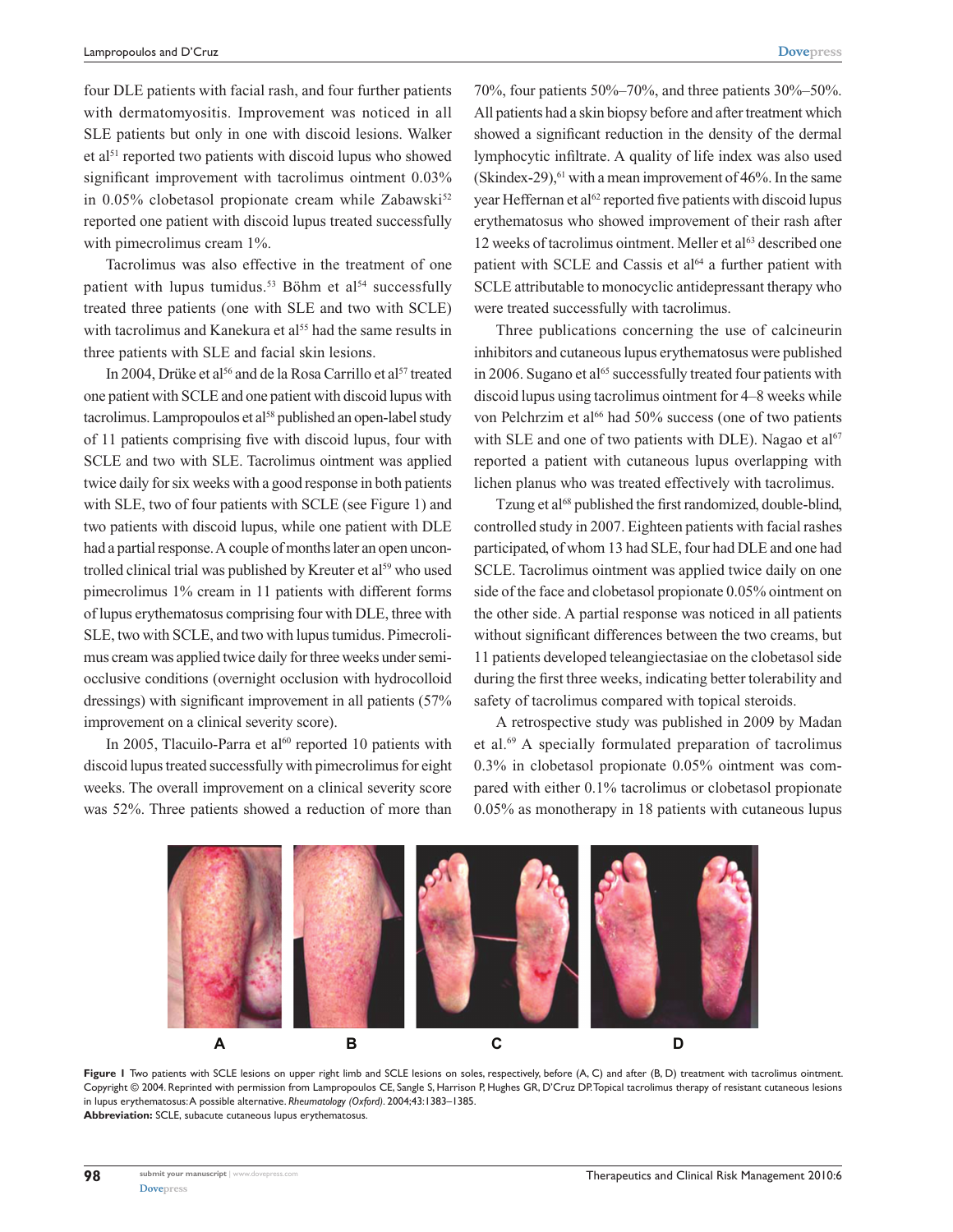erythematosus, which seemed to be more effective. This is in accordance with experimental evidence that combination of corticosteroids with calcineurin inhibitors can achieve superior therapeutic efficacy and stronger inhibition of T-cell proliferation compared with monotherapy.<sup>70</sup>

## **Discussion**

Cutaneous lesions in lupus erythematosus may prove very resistant to classical systemic and topical agents. These lesions usually appear in visible areas resulting in significant psychological effects. Therapy is often unsatisfactory because of recalcitrant disease or serious side effects from corticosteroids.

Over the last two decades, tacrolimus and the newer calcineurin inhibitor pimecrolimus have emerged as effective immunosuppressive and anti-inflammatory agents. The experience in atopic dermatitis showed that they are very effective and safe, especially in children and for facial lesions where only weak topical steroids can be used. These ointments are expensive, but a cost-effectiveness analysis showed that in the long term the cost is similar for tacrolimus and high-potency corticosteroids.<sup>71</sup> They are not systemically absorbed, even when large areas of skin are affected, and their adverse reactions usually subside with continuation of treatment. Their use must be combined with sun protection because most of the cutaneous lesions in lupus are photosensitive.

The usual effective treatment is application of the cream twice daily for at least four weeks, during which time improvement of symptoms is expected. Skin lesions in SLE can improve significantly in most patients, but this is less likely in patients with discoid lupus or SCLE. The response to treatment is partial in these particular types of cutaneous lupus and prolonged therapy may be needed, reflecting the chronicity and unresponsiveness of these lesions.<sup>72</sup> Nevertheless, 50%–60% of patients report a partial or good response, an encouraging result if we consider that these cutaneous lesions are usually resistant to systemic or other topical agents. Recent studies have shown that combination of calcineurin inhibitors with steroids is more effective than monotherapy, suggesting that this should be considered for very resistant lesions.

Most of the publications are case reports with small numbers of patients. The only randomized, double-blind study showed calcineurin inhibitors and steroids had similar efficacy but without serious side effects, reflecting the necessity for more prospective trials with larger numbers of patients. The warning issued by the FDA regarding the

possible low risk of cancer should be considered by the prescribing physician, especially as these agents remain offlabel for use in lupus. A further consideration is the increased risk of lymphoma that is associated with having SLE,73 and so treatment should be limited to short periods of time. In conclusion, the data in the literature taken together suggest that topical calcineurin inhibitors can be considered to be a relatively safe and attractive alternative treatment for resistant cutaneous lesions in lupus erythematosus.

## **Disclosures**

The authors report no conflict of interest in this work.

### **References**

- 1. Gillian JN, Sontheimer RD. Distinctive cutaneous subsets in the spectrum of lupus erythematosus. *J Am Acad Dermatol*. 1981;4:471–475.
- 2. Kuhn A, Ruzicka T. Classification of cutaneous lupus erythematosus. In: Kuhn A, Lehmann P, Ruzicka T, editors. *Cutaneous lupus erythematosus*. Heidelberg, Germany: Springer; 2005.
- 3. Ting WW, Sontheimer RD. Local therapy for cutaneous and systemic lupus erythematosus: Practical and theoretical considerations. *Lupus*. 2001;10:171–184.
- 4. Sárdy M, Ruzicka T, Kuhn A. Topical calcineurin inhibitors in cutaneous lupus erythematosus. *Arch Dermatol Res*. 2009;301:93–98.
- 5. Homey B, Assmann T, Vohr HW, et al. Topical FK506 suppresses cytokine and costimulatory molecule expression in epidermal and local draining lymph node cells during primary skin immune responses. *J Immunol*. 1998;160:5331–5340.
- 6. Gisondi P, Ellis CN, Girolomoni G. Pimecrolimus in dermatology: Atopic dermatitis and beyond. *Int J Clin Pract*. 2005;59:969–974.
- 7. Marsland AM, Griffiths CE. The macrolide immunosuppressants in dermatology: Mechanisms of action. *Eur J Dermatol*. 2002;12: 618–622.
- 8. Grassberger M, Steinhoff M, Schneider D, Luger TA. Pimecrolimus an anti-inflammatory drug targeting the skin. *Exp Dermatol*. 2004;13:721–730.
- 9. Meindl S, Vaculik C, Meingassner JG, et al. Differential effects of corticosteroids and pimecrolimus on the developing skin immune system in humans and mice. *J Invest Dermatol*. 2009;129:2184–2192.
- 10. Billich A, Aschauer H, Aszodi A, Stuetz A. Percutaneous absorption of drugs used in atopic eczema: Pimecrolimus permeates less through skin than corticosteroids and tacrolimus. *Int J Pharm*. 2004;269: 29–35.
- 11. Weiss HM, Fresneau M, Moenius T, Stuetz A, Billich A. Binding of pimecrolimus and tacrolimus to skin and plasma proteins: Implications for systemic exposure after topical application. *Drug Metab Dispos*. 2008;36:1812–1818.
- 12. Wolff K, Stuetz A. Pimecrolimus for the treatment of inflammatory skin disease. *Expert Opin Pharmacother*. 2004;5:643–655.
- 13. Starzl TE, Todo S, Fung J. FK506 for liver, kidney and pancreas transplantation. *Lancet*. 1989;2:1000–1004.
- 14. US FDA Advisory Committee recommends approval for Tacrolimus ointment. *Skin Ther Lett*. 2000;6:5.
- 15. Nakagawa H, Etoh T, Ishibashi Y, et al. Tacrolimus ointment for atopic dermatitis. *Lancet*. 1994;344:883.
- 16. Yamamoto T, Nishioka K. Topical tacrolimus: An effective therapy for facial psoriasis. *Eur J Dermatol*. 2003;13:471–473.
- 17. Mancuso G, Berdondini RM. Topical tacrolimus in the treatment of localized scleroderma. *Eur J Dermatol*. 2003;13:590–592.
- 18. Evans AV, Palmer RA, Hawk JK. Erythrodermic chronic actinic dermatitis responding only to topical tacrolimus. *Photodermatol Photoimmunol Photomed*. 2004;20:59–61.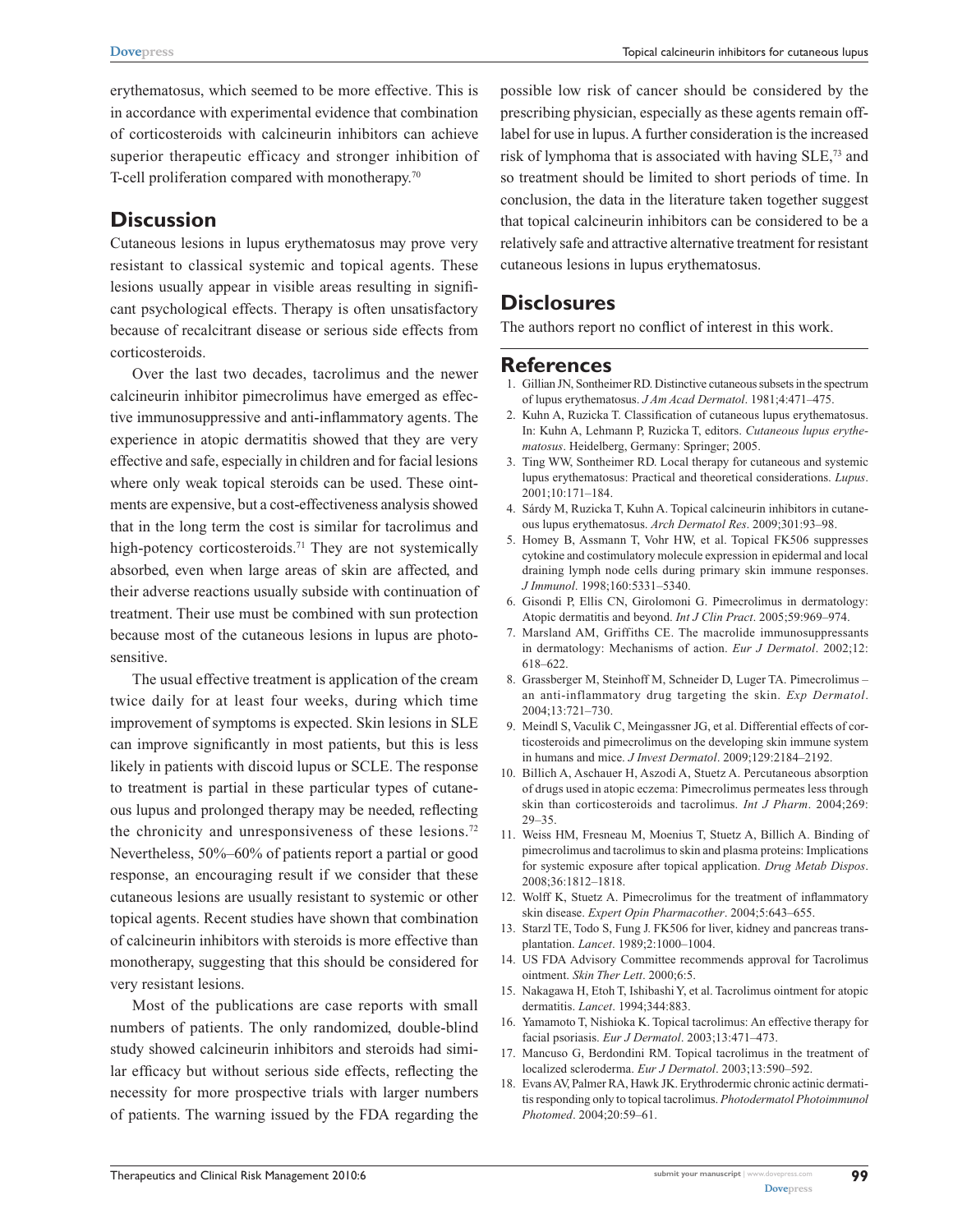- 19. Petering H, Kiehl P, Breuer C, Kapp A, Werfel T. Pyoderma gangrenosum: Successful topical therapy with tacrolimus (FK506). *Hautarzt*. 2001;52:47–50.
- 20. Sakane T, Mochizuki M, Inuba G, Masuda K. A phase II study of FK506 (tacrolimus) on refractory uveitis associated with Behçet's disease and allied conditions. *Ryumachi*. 1995;35:802–813.
- 21. Volz T, Caroli U, Lüdtke H, et al. Pimecrolimus cream 1% in erosive oral lichen planus – a prospective randomized double-blind vehiclecontrolled study. *Br J Dermatol*. 2008;159:936–941.
- 22. Schuppe H, Richter-Hintz D, Stierle HE, Homey B, Ruzicka T, Lehmann P. Topical tacrolimus for recalcitrant leg ulcer in rheumatoid arthritis. *Rheumatology*. 2000;39:105–106.
- 23. Goldman D. Tacrolimus ointment for the treatment of steroid-induced rosacea: A preliminary report. *J Am Acad Dermatol*. 2001;44: 995–998.
- 24. Gawrodger DJ, Ormerod AD, Shaw L, et al. Guideline for the diagnosis and management of vitiligo. *Br J Dermatol*. 2008;159:1051–1076.
- 25. Lampropoulos CE, D'Cruz DP. Topical tacrolimus treatment in a patient with dermatomyositis. *Ann Rheum Dis*. 2005;64:1376–1377.
- 26. Robertson L. New and existing therapeutic options for hand eczema. *Skin Therapy Lett*. 2009;14:1–5.
- 27. Wollina U. The role of topical calcineurin inhibitors for skin diseases other than atopic dermatitis. *Am J Clin Dermatol*. 2007;8:157–173.
- 28. Luger T, Paul C. Potential new indications of topical calcineurin inhibitors. *Dermatology*. 2007;215 Suppl 1:S45–S54.
- 29. Cook BA, Warshaw EM. Role of topical calcineurin inhibitors in the treatment of seborrheic dermatitis: A review of pathophysiology, safety and efficacy*. Am J Clin Dermatol*. 2009;10:103–118.
- 30. Rallis E, Korfitis C, Gregoriou S, Rigopoulos D. Assigning new roles to topical tacrolimus. *Expert Opin Investig Drugs*. 2007;16:1267–1276.
- 31. Wolff D, Steiner B, Hildebrandt G, Edinger M, Holler E. Pharmaceutical and cellular strategies in prophylaxis and treatment of graft-versus-host disease. *Curr Pharm Res*. 2009;15:1974–1997.
- 32. Woo DK, James WD. Topical tacrolimus: A review of its uses in dermatology. *Dermatitis*. 2005;16:6–21.
- 33. Draelos ZD. Use of topical corticosteroids and topical calcineurin inhibitors for the treatment of atopic dermatitis in thin and sensitive skin areas. *Curr Med Res Opin*. 2008;24:985–994.
- 34. Gupta AK, Chow M. Pimecrolimus: A review. *J Eur Acad Dermatol Venereol*. 2003;17:493–503.
- 35. Langley RG, Luger TA, Cork MJ, Schneider D, Paul C. An update on the safety and tolerability of pimecrolimus cream 1%: Evidence from clinical trials and post-marketing surveillance. *Dermatology*. 2007; 215 Suppl 1:S27–S44.
- 36. US Food and Drug Administration. *FDA Public Health Advisory: Elidel (pimecrolimus) cream and Protopic (tacrolimus) ointment*. Rockville, MD: US Food and Drug Administration; 2005.
- 37. Langeland T, Engh V. Topical use of tacrolimus and squamous cell carcinoma on the penis. *Br J Dermatol*. 2005;152:183–185.
- 38. Becker JC, Houben R, Velter CS, Bröcker EB. The carcinogenic potential of tacrolimus ointment beyond immune suppression: A hypothesis creating case report. *BMC Cancer*. 2006;6:7.
- 39. Wooltorton E. Eczema drugs tacrolimus (Protopic) and pimecrolimus (Elidel): Cancer concerns. *CMAJ*. 2005;172:1179–1180.
- 40. Niwa Y, Nasr I. Are we starting to induce skin cancer in order to avoid topical steroids? *J Eur Acad Dermatol Venereol*. 2005;19:387–389.
- 41. Gomez-Lechon MJ, Serralta A, Donato MT, et al. The immunosuppressant drug FK506 prevents Fas-induced apoptosis in human hepatocytes. *Biochem Pharmacol*. 2004;68:2427–2433.
- 42. Rustin MH. The safety of tacrolimus ointment for the treatment of atopic dermatitis: A review. *Br J Dermatol*. 2007;157:861–873.
- 43. Paul C, Cork M, Rossi AB, Papp KA, Barbier N, de Prost Y. Safety and tolerability of 1% pimecrolimus cream among infants: Experience with 1133 patients treated up to 2 years. *Pediatrics*. 2006;117:118–128.
- 44. Ring J, Barker J, Behrendt H, et al. Review of the potential photococarcinogenicity of topical calcineurin inhibitors: Position statement of the European Dermatology Forum. *J Eur Acad Dermatol Venereol*. 2005;19:663–671.
- 45. Papp KA, Werfel T, Fölster-Holst R, et al. Long-term control of atopic dermatitis with pimecrolimus cream 1% in infants and young children: A two-year study. *J Am Acad Dermatol*. 2005;52:240–246.
- 46. Papp KA, Breuer K, Meurer M, et al. Long-term treatment of atopic dermatitis with pimecrolimus cream 1% in infants does not interfere with the development of protective antibodies after vaccination. *J Am Acad Dermatol*. 2005;52:247–253.
- 47. US Food and Drug Administration. *Novartis Elidel (pimecrolimus) cream 1% briefing document*. Rockville, MD: US Food and Drug Administration; 2005.
- 48. Schneeweiss S, Doherty M, Zhu S, et al. Topical treatments with pimecrolimus, tacrolimus and medium-to high-potency corticosteroids and risk of lymphoma. *Dermatology*. 2009;219:7–21.
- 49. Arellano FM, Arana A, Wentworth CE, Fernández-Vidaurre C, Schlienger RG, Conde E. Lymphoma among patients with atopic dermatitis and/or treated with topical immunosuppressants in the United Kingdom. *J Allergy Clin Immunol*. 2009;123:1111–1116.
- 50. Yoshimasu T, Ohtani T, Sakamoto T, Oshima A, Furukawa F. Topical FK506 (tacrolimus) therapy for facial erythematous lesions of cutaneous lupus erythematosus and dermatomyositis. *Eur J Dermatol*. 2002;12:50–52.
- 51. Walker SL, Kirby B, Chalmers RJ. The effect of topical tacrolimus on severe recalcitrant chronic discoid lupus erythematosus. *Br J Dermatol*. 2002;147:405–406.
- 52. Zabawski E. Treatment of cutaneous lupus with Elidel. *Dermatol Online J*. 2002;8:25.
- 53. Bacman D, Tanbajewa A, Megahed M, Ruzicka T, Kuhn A. Topical treatment with tacrolimus in lupus erythematosus tumidus. *Hautarzt*. 2003;54:977–979.
- 54. Böhm M, Gaubitz M, Luger TA, Metze D, Bousmann G. Topical tacrolimus as a therapeutic adjunct in patients with cutaneous lupus erythematosus. A report of three cases. *Dermatology*. 2003;207: 381–385.
- 55. Kanekura T, Yoshii N, Terasaki K, Miyoshi H, Kanzaki T. Efficacy of topical tacrolimus for treating the malar rash of systemic lupus erythematosus. *Br J Dermatol*. 2003;148:353–356.
- 56. Drüke A, Gambichler T, Altmeyer P, Dreitag M, Kreuter A. 0.1% Tacrolimus ointment in a patient with subacute cutaneous lupus erythematosus. *J Dermatolog Treat*. 2004;15:63–64.
- 57. De la Rosa Carrillo D, Christensen OB. Treatment of chronic discoid lupus erythematosus with topical tacrolimus. *Acta Derm Venereol*. 2004;84:233–234.
- 58. Lampropoulos CE, Sangle S, Harrison P, Hughes GR, D'Cruz DP. Topical tacrolimus therapy of resistant cutaneous lesions in lupus erythematosus: A possible alternative. *Rheumatology (Oxford)*. 2004;43:1383–1385.
- 59. Kreuter A, Gambichler T, Breuckmann F, et al. Pimecrolimus 1% cream for cutaneous lupus erythematosus. *J Am Acad Dermatol*. 2004;51:407–410.
- 60. Tlacuilo-Parra A, Guevara-Gutiérrez E, Gutiérrez-Murillo F, et al. Pimecrolimus 1% cream for the treatment of discoid lupus erythematosus. *Rheumatology (Oxford).* 2005;44:1564–1568.
- 61. Jones-Caballero M, Penas PF, Garcia-Diez A, Badia X, Chren MM. The Spanish version of skindex-29. *Int J Dermatol*. 2000;39:907–912.
- 62. Heffernan MP, Nelson MM, Smith DI, Chung JH. 1% tacrolimus ointment in the treatment of discoid lupus erythematosus. *Arch Dermatol*. 2005;141:1170–1171.
- 63. Meller S, Bruch-Gerharz D, Ruzicka T, Homey B. Topical treatment of subacute-cutaneous lupus erythematosus with tacrolimus. *Hautarzt*. 2005;56:368–369.
- 64. Cassis TB, Callen JP. Bupropion-induced subacute cutaneous lupus erythematosus. *Australas J Dermatol*. 2005;46:266–269.
- 65. Sugano M, Shintani Y, Kobayashi K, Sakakibura N, Isomura I, Morita A. Successful treatment with topical tacrolimus in four cases of discoid lupus erythematosus. *J Dermatol*. 2006;33:887–891.
- 66. Von Pelchrzim R, Schmook T, Friedrich M, Worm M. Efficacy of topical tacrolimus in the treatment of various cutaneous manifestations of lupus erythematosus. *Int J Dermatol*. 2006;45:84–85.